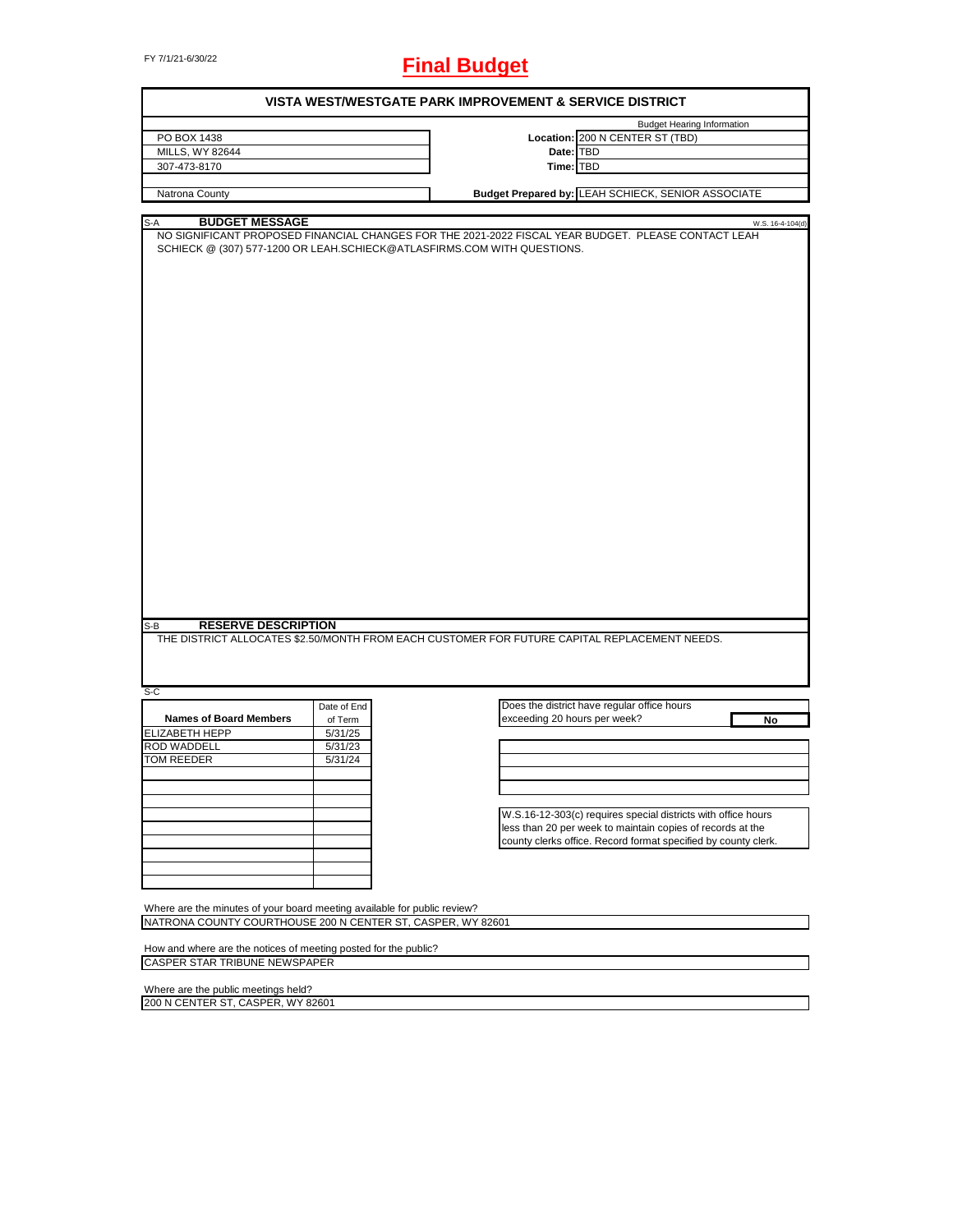## **FINAL BUDGET SUMMARY**

|       | <b>OVERVIEW</b>                                             | 2019-2020<br>Actual | 2020-2021<br>Estimated | 2021-2022<br>Proposed | Final Approval |
|-------|-------------------------------------------------------------|---------------------|------------------------|-----------------------|----------------|
|       |                                                             |                     |                        |                       |                |
| $S-1$ | <b>Total Budgeted Expenditures</b>                          | \$268,943           | \$167,143              | \$155,775             | \$155,775      |
| $S-2$ | <b>Total Principal to Pay on Debt</b>                       | \$0                 | \$0                    | \$0                   | \$0            |
| $S-3$ | <b>Total Change to Restricted Funds</b>                     | \$7,080             | \$7,110                | \$0                   | \$0            |
|       |                                                             |                     |                        |                       |                |
| $S-4$ | <b>Total General Fund and Forecasted Revenues Available</b> | \$514,571           | \$441,899              | \$437,700             | \$437,700      |
|       |                                                             |                     |                        |                       |                |
| $S-5$ | Amount requested from County Commissioners                  | \$84,317            | \$14,000               | \$14,000              | \$14,000       |
|       |                                                             |                     |                        |                       |                |
| $S-6$ | <b>Additional Funding Needed:</b>                           |                     |                        | \$0                   | \$0            |

|              | <b>REVENUE SUMMARY</b>                       | 2019-2020<br>Actual                                     | 2020-2021<br>Estimated | 2021-2022<br>Proposed | <b>Final Approval</b> |
|--------------|----------------------------------------------|---------------------------------------------------------|------------------------|-----------------------|-----------------------|
|              |                                              |                                                         |                        |                       |                       |
| $S-7$        | <b>Operating Revenues</b>                    | \$159,543                                               | \$160,247              | \$160,000             | \$160,000             |
| $S-8$        | Tax levy (From the County Treasurer)         | \$84,317                                                | \$14,000               | \$14,000              | \$14,000              |
| $S-9$        | <b>Government Support</b>                    | \$0                                                     | \$0                    | \$0                   | \$0                   |
| $S-10$       | Grants                                       | \$0                                                     | \$0                    | \$0                   | \$0                   |
| $S-11$       | Other County Support (Not from Co. Treas.)   | \$0                                                     | \$0                    | \$0                   | \$0                   |
| $S-12$       | <b>Miscellaneous</b>                         | \$3,083                                                 | \$25                   | \$25                  | \$25                  |
| $S-13$       | <b>Other Forecasted Revenue</b>              | \$0                                                     | \$0                    | \$0                   | \$0                   |
| $S-14$       | <b>Total Revenue</b>                         | \$246,944                                               | \$174,272              | \$174,025             | \$174,025             |
|              | FY 7/1/21-6/30/22                            | VISTA WEST/WESTGATE PARK IMPROVEMENT & SERVICE DISTRICT |                        |                       |                       |
|              | <b>EXPENDITURE SUMMARY</b>                   | 2019-2020                                               | 2020-2021              | 2021-2022             | <b>Final Approval</b> |
|              |                                              | Actual                                                  | Estimated              | Proposed              |                       |
| $S-15$       | <b>Capital Outlay</b>                        | \$47,015                                                | \$0                    | \$0                   | \$0                   |
| $S-16$       | <b>Interest and Fees On Debt</b>             | \$0                                                     | \$0                    | \$0                   | \$0                   |
| $S-17$       | <b>Administration</b>                        | \$21,218                                                | \$12,790               | \$13,175              | \$13,175              |
| $S-18$       | <b>Operations</b>                            | \$200,609                                               | \$154,253              | \$142,500             | \$142,500             |
| $S-19$       | <b>Indirect Costs</b>                        | \$100                                                   | \$100                  | \$100                 | \$100                 |
| <b>S-20R</b> | <b>Expenditures paid by Reserves</b>         | \$0                                                     | \$0                    | \$0                   | \$0                   |
| $S-20$       | <b>Total Expenditures</b>                    | \$268,943                                               | \$167,143              | \$155,775             | \$155,775             |
|              |                                              |                                                         |                        |                       |                       |
|              | <b>DEBT SUMMARY</b>                          | 2019-2020<br>Actual                                     | 2020-2021<br>Estimated | 2021-2022<br>Proposed | <b>Final Approval</b> |
|              |                                              |                                                         |                        |                       |                       |
| $S-21$       | <b>Principal Paid on Debt</b>                | \$0                                                     | \$0                    | \$0                   | \$0                   |
|              | <b>CASH AND INVESTMENTS</b>                  | 2019-2020                                               | 2020-2021              | 2021-2022             |                       |
|              |                                              | Actual                                                  | Estimated              | Proposed              | <b>Final Approval</b> |
| $S-22$       | <b>TOTAL GENERAL FUNDS</b>                   | \$267,627                                               | \$267,627              | \$263,675             | \$263,675             |
|              |                                              |                                                         |                        |                       |                       |
|              | <b>Summary of Reserve Funds</b>              |                                                         |                        |                       |                       |
| $S-23$       | <b>Beginning Balance in Reserve Accounts</b> |                                                         |                        |                       |                       |
| $S-24$       | a. Sinking and Debt Service Funds            | \$0                                                     | \$0                    | \$0                   | \$0                   |
| $S-25$       | b. Reserves                                  | \$69,470                                                | \$76,550               | \$83,660              | \$83,660              |
| $S-26$       | c. Bond Funds                                | \$250,000                                               | \$250,000              | \$250,000             | \$250,000             |
|              | Total Reserves (a+b+c)                       | \$319,470                                               | \$326,550              | \$333,660             | \$333,660             |
| $S-27$       | Amount to be added                           |                                                         |                        |                       |                       |
| $S-28$       | a. Sinking and Debt Service Funds            | \$0                                                     | \$0                    | \$0                   | \$0                   |
| $S-29$       | b. Reserves                                  | \$7.080                                                 | \$7,110                | \$0                   | \$0                   |
|              |                                              |                                                         |                        |                       |                       |
| $S-30$       | c. Bond Funds                                | \$0                                                     | \$0                    | \$0                   | \$0                   |
|              | Total to be added (a+b+c)                    | \$7,080                                                 | \$7,110                | \$0                   | \$0                   |
| $S-31$       | <b>Subtotal</b>                              | \$326,550                                               | \$333,660              | \$333,660             | \$333,660             |

S-32 **Less Total to be spent** \$0 \$0 \$0 \$0

S-33 **TOTAL RESERVES AT END OF FISCAL YEAR** \$326,550 \$333,660 \$333,660 \$333,660

*End of Summary*

*Budget Officer / District Official (if not same as "Submitted by")*

Date adopted by Special District

MILLS, WY 82644 **DISTRICT ADDRESS:** PO BOX 1438 **PREPARED BY:** LEAH SCHIECK, SENIOR ASSO

**DISTRICT PHONE:** 307-473-8170

1/23/19 *Form approved by Wyoming Department of Audit, Public Funds Division Prepared in compliance with the Uniform Municipal Fiscal Procedures Act (W.S. 16-4-101 through 124) as it applies.*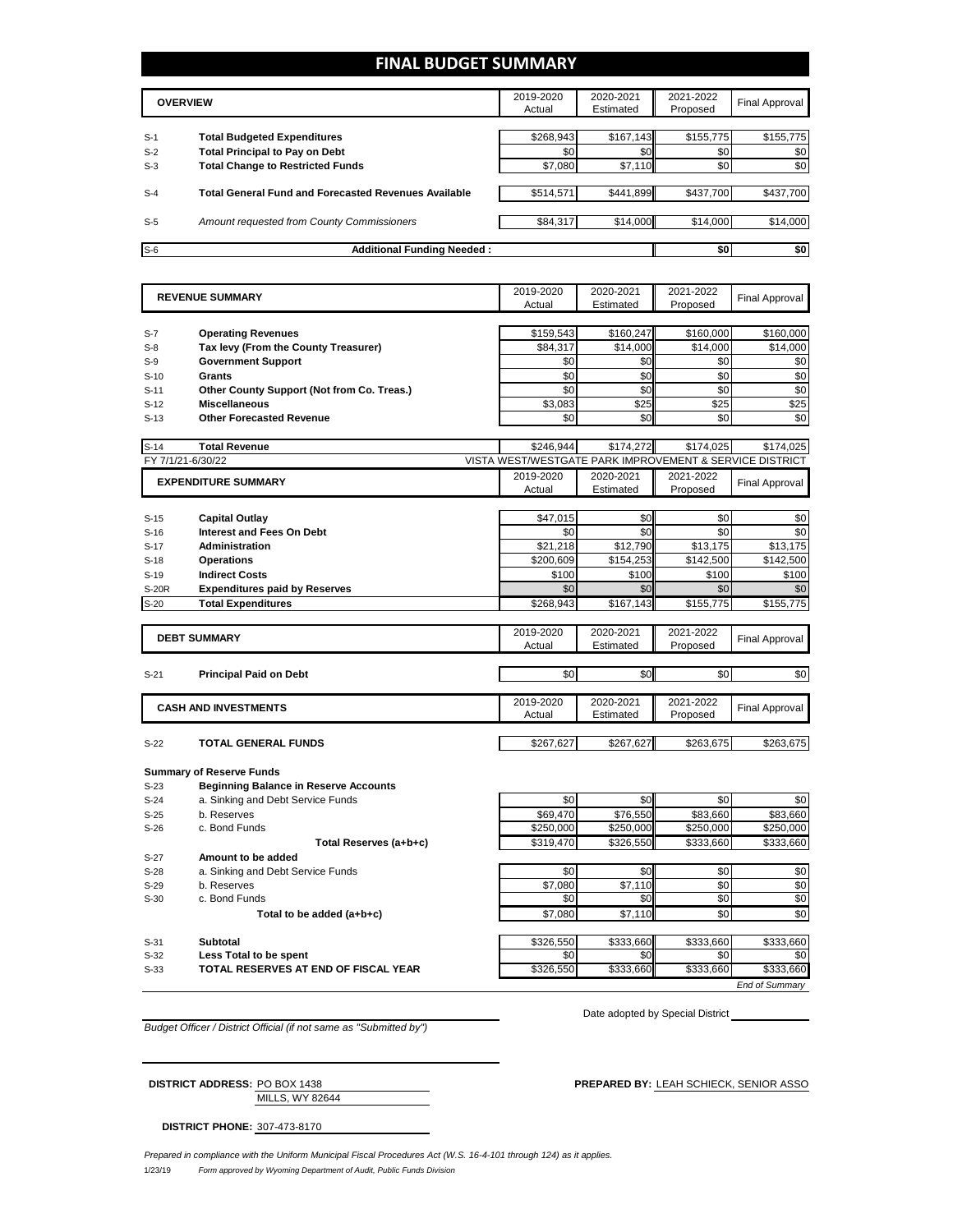VISTA WEST/WESTGATE PARK IMPROVEMENT & SERVICE DISTRICT DISTRICT DISTRICT ON  $\mathbb{R}^n$ 

**FYE** 6/30/2022

|                    | <b>NAME OF DISTRICT/BOARD</b>                  |                                 |                     |                        |                       |                       |
|--------------------|------------------------------------------------|---------------------------------|---------------------|------------------------|-----------------------|-----------------------|
|                    | <b>PROPERTY TAXES AND ASSESSMENTS</b>          |                                 |                     |                        |                       |                       |
|                    |                                                |                                 |                     |                        |                       |                       |
|                    |                                                | <b>DOA Chart</b><br>of Accounts | 2019-2020<br>Actual | 2020-2021<br>Estimated | 2021-2022<br>Proposed | <b>Final Approval</b> |
| $R-1$              | <b>Property Taxes and Assessments Received</b> |                                 |                     |                        |                       |                       |
| $R-1.1$            | Tax Levy (From the County Treasurer)           | 4001                            | \$84,317            | \$14,000               | \$14,000              | \$14,000              |
| $R-1.2$            | Other County Support (see note on the right)   | 4005                            |                     |                        |                       |                       |
|                    | <b>FORECASTED REVENUE</b>                      |                                 |                     |                        |                       |                       |
|                    |                                                |                                 |                     |                        |                       |                       |
|                    |                                                | <b>DOA Chart</b><br>of Accounts | 2019-2020<br>Actual | 2020-2021<br>Estimated | 2021-2022<br>Proposed | <b>Final Approval</b> |
| $R-2$              | <b>Revenues from Other Governments</b>         |                                 |                     |                        |                       |                       |
| $R - 2.1$          | State Aid                                      | 4211                            |                     |                        |                       |                       |
|                    | R-2.2 Additional County Aid (non-treasurer)    | 4237                            |                     |                        |                       |                       |
|                    | R-2.3 City (or Town) Aid                       | 4237                            |                     |                        |                       |                       |
| $R - 2.4$          | Other (Specify)                                | 4237                            |                     |                        |                       |                       |
| $R - 2.5$          | <b>Total Government Support</b>                |                                 | \$0                 | \$0                    | \$0                   | \$0                   |
| $R-3$              | <b>Operating Revenues</b>                      |                                 |                     |                        |                       |                       |
| $R - 3.1$          | <b>Customer Charges</b>                        | 4300                            | \$159,543           | \$160,247              | \$160,000             | \$160,000             |
| $R - 3.2$          | Sales of Goods or Services                     | 4300                            |                     |                        |                       |                       |
|                    | R-3.3 Other Assessments                        | 4503                            |                     |                        |                       |                       |
| $R - 3.4$<br>$R-4$ | <b>Total Operating Revenues</b><br>Grants      |                                 | \$159,543           | \$160,247              | \$160,000             | \$160,000             |
| $R - 4.1$          | <b>Direct Federal Grants</b>                   | 4201                            |                     |                        |                       |                       |
|                    | R-4.2 Federal Grants thru State Agencies       | 4201                            |                     |                        |                       |                       |
|                    | R-4.3 Grants from State Agencies               | 4211                            |                     |                        |                       |                       |
| $R - 4.4$          | <b>Total Grants</b>                            |                                 | \$0                 | \$0                    | \$0                   | \$0                   |
| $R-5$              | <b>Miscellaneous Revenue</b>                   |                                 |                     |                        |                       |                       |
| $R - 5.1$          | Interest                                       | 4501                            | \$3,083             | \$25                   | \$25                  | \$25                  |
| $R-5.2$            | Other: Specify                                 | 4500                            |                     |                        |                       |                       |
| $R - 5.3$          | Other: Additional                              |                                 |                     |                        |                       |                       |
| $R - 5.4$          | <b>Total Miscellaneous</b>                     |                                 | \$3,083             | \$25                   | \$25                  | \$25                  |
| $R - 5.5$          | <b>Total Forecasted Revenue</b>                |                                 | \$162,627           | \$160.272              | \$160.025             | \$160.025             |
| $R-6$              | <b>Other Forecasted Revenue</b>                |                                 |                     |                        |                       |                       |
| $R - 6.1$          | a. Other past due as estimated by Co. Treas.   | 4004                            |                     |                        |                       |                       |
| $R-6.2$            | b. Other forecasted revenue (specify):         |                                 |                     |                        |                       |                       |
| $R-6.3$            |                                                | 4500                            |                     |                        |                       |                       |
| $R-6.4$            |                                                | 4500                            |                     |                        |                       |                       |
| $R-6.5$            |                                                |                                 |                     |                        |                       |                       |
| $R-6.6$            | Total Other Forecasted Revenue (a+b)           |                                 | \$0                 | \$0                    | \$0                   | $\sqrt{6}$            |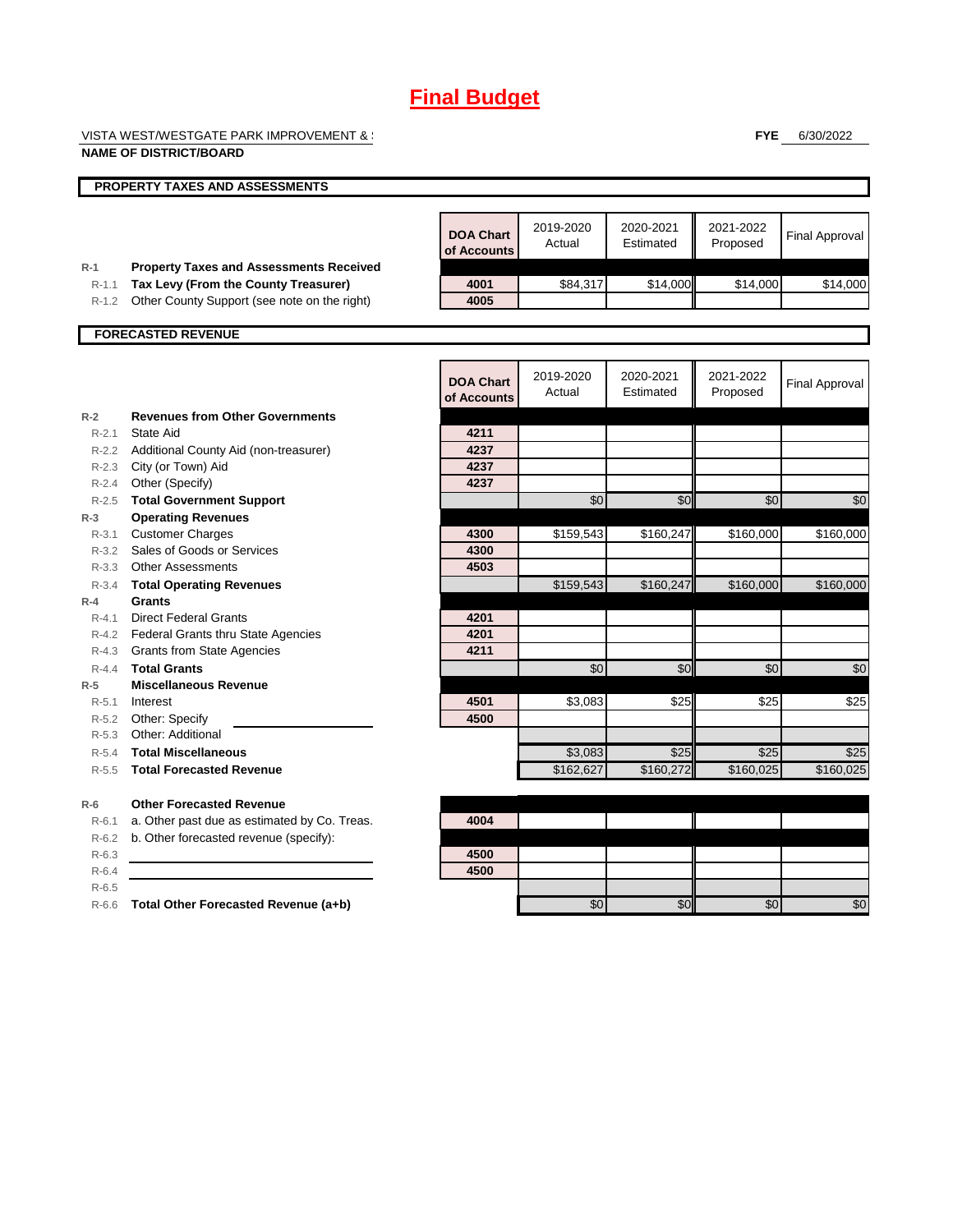### **CAPITAL OUTLAY BUDGET**

|           |                             | <b>ULACCOUNTS</b> |          |
|-----------|-----------------------------|-------------------|----------|
| $E-1$     | <b>Capital Outlay</b>       |                   |          |
| $E - 1.1$ | <b>Real Property</b>        | 6201              |          |
| $E - 1.2$ | Vehicles                    | 6210              |          |
| $E - 1.3$ | <b>Office Equipment</b>     | 6211              |          |
| $E - 1.4$ | Other (Specify)             |                   |          |
| $E-1.5$   | <b>Grinder Pumps</b>        | 6200              | \$47,015 |
| $E - 1.6$ |                             | 6200              |          |
| $E - 1.7$ |                             |                   |          |
| $E-1.8$   | <b>TOTAL CAPITAL OUTLAY</b> |                   | \$47.015 |

|           |                             |                      | <b>DOA Chart</b><br>of Accounts | 2019-2020<br>Actual | 2020-2021<br>Estimated | 2021-2022<br>Proposed | Final Approval |
|-----------|-----------------------------|----------------------|---------------------------------|---------------------|------------------------|-----------------------|----------------|
|           | <b>Capital Outlay</b>       |                      |                                 |                     |                        |                       |                |
| $E-1.1$   | <b>Real Property</b>        |                      | 6201                            |                     |                        |                       |                |
| $E-1.2$   | Vehicles                    |                      | 6210                            |                     |                        |                       |                |
| $E - 1.3$ | Office Equipment            |                      | 6211                            |                     |                        |                       |                |
| $E-1.4$   | Other (Specify)             |                      |                                 |                     |                        |                       |                |
| $E-1.5$   |                             | <b>Grinder Pumps</b> | 6200                            | \$47,015            |                        |                       |                |
| $E-1.6$   |                             |                      | 6200                            |                     |                        |                       |                |
| $E - 1.7$ |                             |                      |                                 |                     |                        |                       |                |
| $E-1.8$   | <b>TOTAL CAPITAL OUTLAY</b> |                      |                                 | \$47,015            | \$0                    | \$0                   | $\$0$          |

#### **ADMINISTRATION BUDGET**

|           |                                      | <b>DOA Chart</b><br>of Accounts | 2019-2020<br>Actual | 2020-2021<br>Estimated | 2021-2022<br>Proposed | <b>Final Approval</b> |
|-----------|--------------------------------------|---------------------------------|---------------------|------------------------|-----------------------|-----------------------|
| $E-2$     | <b>Personnel Services</b>            |                                 |                     |                        |                       |                       |
| $E - 2.1$ | Administrator                        | 7002                            |                     |                        |                       |                       |
| $E - 2.2$ | Secretary                            | 7003                            |                     |                        |                       |                       |
| $E-2.3$   | Clerical                             | 7004                            |                     |                        |                       |                       |
| $E - 2.4$ | Other (Specify)                      |                                 |                     |                        |                       |                       |
| $E-2.5$   |                                      | 7005                            |                     |                        |                       |                       |
| $E - 2.6$ |                                      | 7005                            |                     |                        |                       |                       |
| $E - 2.7$ |                                      |                                 |                     |                        |                       |                       |
| $E-3$     | <b>Board Expenses</b>                |                                 |                     |                        |                       |                       |
| $E - 3.1$ | Travel                               | 7011                            |                     |                        |                       |                       |
| $E - 3.2$ | Mileage                              | 7012                            |                     |                        |                       |                       |
| $E - 3.3$ | Other (Specify)                      |                                 |                     |                        |                       |                       |
| $E - 3.4$ |                                      | 7013                            |                     |                        |                       |                       |
| $E-3.5$   |                                      | 7013                            |                     |                        |                       |                       |
| $E-3.6$   |                                      |                                 |                     |                        |                       |                       |
| $E-4$     | <b>Contractual Services</b>          |                                 |                     |                        |                       |                       |
| $E - 4.1$ | Legal                                | 7021                            |                     |                        |                       |                       |
| $E-4.2$   | Accounting/Auditing                  | 7022                            | \$14,301            | \$8,100                | \$8,400               | \$8,400               |
| $E - 4.3$ | Other (Specify)                      |                                 |                     |                        |                       |                       |
| $E-4.4$   | Civil Engineering                    | 7023                            | \$2,494             | \$210                  |                       |                       |
| $E-4.5$   |                                      | 7023                            |                     |                        |                       |                       |
| $E-4.6$   |                                      |                                 |                     |                        |                       |                       |
| $E-5$     | <b>Other Administrative Expenses</b> |                                 |                     |                        |                       |                       |
| $E - 5.1$ | <b>Office Supplies</b>               | 7031                            | \$4,272             | \$4,204                | \$4,500               | \$4,500               |
| $E - 5.2$ | Office equipment, rent & repair      | 7032                            |                     |                        |                       |                       |
| $E - 5.3$ | Education                            | 7033                            |                     |                        |                       |                       |
| $E - 5.4$ | Registrations                        | 7034                            |                     |                        |                       |                       |
| $E-5.5$   | Other (Specify)                      |                                 |                     |                        |                       |                       |
| $E - 5.6$ | Advertising                          | 7035                            | \$151               | \$276                  | \$275                 | \$275                 |
| $E - 5.7$ |                                      | 7035                            |                     |                        |                       |                       |
| $E - 5.8$ |                                      |                                 |                     |                        |                       |                       |
| $E-6$     | <b>TOTAL ADMINISTRATION</b>          |                                 | \$21,218            | \$12,790               | \$13,175              | \$13,175              |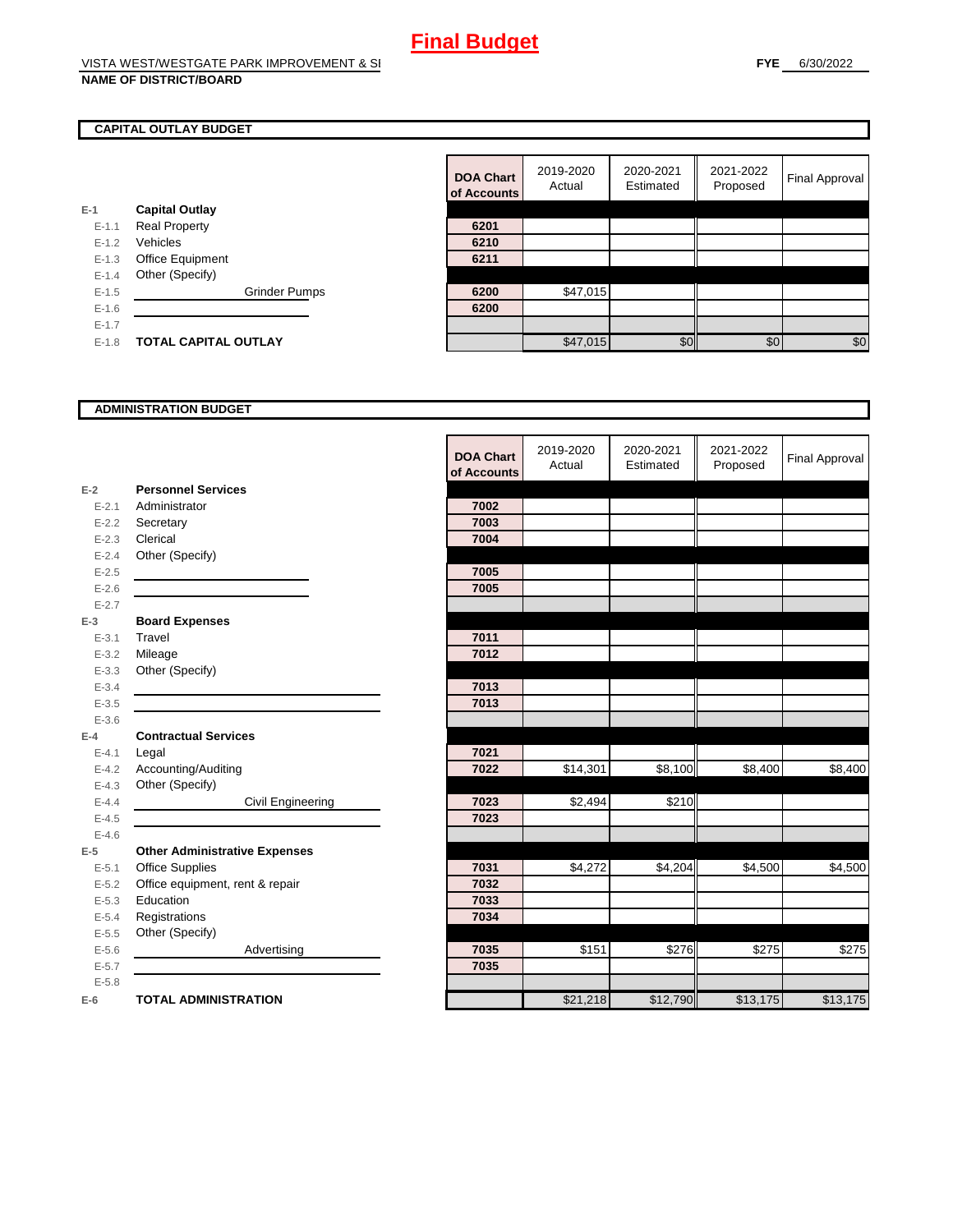## **OPERATIONS BUDGET**

| <b>Personnel Services</b><br>$E-7$<br><b>Wages--Operations</b><br>7202<br>$E - 7.1$<br>Service Contracts<br>7203<br>\$80,587<br>$E - 7.2$<br>Other (Specify)<br>$E - 7.3$<br>7204<br>$E - 7.4$<br>$E - 7.5$<br>7204<br>$E - 7.6$<br><b>Travel</b><br>$E-8$<br>Mileage<br>7211<br>$E - 8.1$<br>Other (Specify)<br>$E - 8.2$<br>7212<br>$E - 8.3$<br>7212<br>$E - 8.4$<br>$E - 8.5$<br><b>Operating supplies (List)</b><br>$E-9$<br>7220<br>$E - 9.1$<br>7220<br>$E - 9.2$<br>7220<br>$E-9.3$<br>$E - 9.4$<br>7220<br>$E-9.5$<br><b>Program Services (List)</b><br>$E-10$<br>7230<br>$E-10.1$<br><u> 1980 - Jan Stein Stein Stein Stein Stein Stein Stein Stein Stein Stein Stein Stein Stein Stein Stein Stein S</u><br>7230<br>$E-10.2$<br>7230<br>$E-10.3$<br>7230<br>$E-10.4$<br>$E-10.5$<br><b>Contractual Arrangements (List)</b><br>$E-11$<br>7400<br>$E-11.1$<br>7400<br>$E-11.2$<br>$E-11.3$<br>7400<br>7400<br>$E-11.4$<br>$E-11.5$<br><b>Other operations (Specify)</b><br>$E-12$<br>\$93,720<br>Regional Water<br>7450<br>\$69,010<br>$E-12.1$<br><b>Utilities</b><br>7450<br>\$14,953<br>\$12,437<br>$E-12.2$<br>7450<br>\$11,350<br>$E-12.3$<br>Repairs<br>Telephone<br>$E-12.4$<br>7450<br>\$2,397<br>$E-12.5$<br><b>TOTAL OPERATIONS</b><br>\$200,609<br>$E-13$ |  | of Accounts | Actual | Estimated |
|-------------------------------------------------------------------------------------------------------------------------------------------------------------------------------------------------------------------------------------------------------------------------------------------------------------------------------------------------------------------------------------------------------------------------------------------------------------------------------------------------------------------------------------------------------------------------------------------------------------------------------------------------------------------------------------------------------------------------------------------------------------------------------------------------------------------------------------------------------------------------------------------------------------------------------------------------------------------------------------------------------------------------------------------------------------------------------------------------------------------------------------------------------------------------------------------------------------------------------------------------------------------------------|--|-------------|--------|-----------|
|                                                                                                                                                                                                                                                                                                                                                                                                                                                                                                                                                                                                                                                                                                                                                                                                                                                                                                                                                                                                                                                                                                                                                                                                                                                                               |  |             |        |           |
|                                                                                                                                                                                                                                                                                                                                                                                                                                                                                                                                                                                                                                                                                                                                                                                                                                                                                                                                                                                                                                                                                                                                                                                                                                                                               |  |             |        |           |
|                                                                                                                                                                                                                                                                                                                                                                                                                                                                                                                                                                                                                                                                                                                                                                                                                                                                                                                                                                                                                                                                                                                                                                                                                                                                               |  |             |        | \$70,410  |
|                                                                                                                                                                                                                                                                                                                                                                                                                                                                                                                                                                                                                                                                                                                                                                                                                                                                                                                                                                                                                                                                                                                                                                                                                                                                               |  |             |        |           |
|                                                                                                                                                                                                                                                                                                                                                                                                                                                                                                                                                                                                                                                                                                                                                                                                                                                                                                                                                                                                                                                                                                                                                                                                                                                                               |  |             |        |           |
|                                                                                                                                                                                                                                                                                                                                                                                                                                                                                                                                                                                                                                                                                                                                                                                                                                                                                                                                                                                                                                                                                                                                                                                                                                                                               |  |             |        |           |
|                                                                                                                                                                                                                                                                                                                                                                                                                                                                                                                                                                                                                                                                                                                                                                                                                                                                                                                                                                                                                                                                                                                                                                                                                                                                               |  |             |        |           |
|                                                                                                                                                                                                                                                                                                                                                                                                                                                                                                                                                                                                                                                                                                                                                                                                                                                                                                                                                                                                                                                                                                                                                                                                                                                                               |  |             |        |           |
|                                                                                                                                                                                                                                                                                                                                                                                                                                                                                                                                                                                                                                                                                                                                                                                                                                                                                                                                                                                                                                                                                                                                                                                                                                                                               |  |             |        |           |
|                                                                                                                                                                                                                                                                                                                                                                                                                                                                                                                                                                                                                                                                                                                                                                                                                                                                                                                                                                                                                                                                                                                                                                                                                                                                               |  |             |        |           |
|                                                                                                                                                                                                                                                                                                                                                                                                                                                                                                                                                                                                                                                                                                                                                                                                                                                                                                                                                                                                                                                                                                                                                                                                                                                                               |  |             |        |           |
|                                                                                                                                                                                                                                                                                                                                                                                                                                                                                                                                                                                                                                                                                                                                                                                                                                                                                                                                                                                                                                                                                                                                                                                                                                                                               |  |             |        |           |
|                                                                                                                                                                                                                                                                                                                                                                                                                                                                                                                                                                                                                                                                                                                                                                                                                                                                                                                                                                                                                                                                                                                                                                                                                                                                               |  |             |        |           |
|                                                                                                                                                                                                                                                                                                                                                                                                                                                                                                                                                                                                                                                                                                                                                                                                                                                                                                                                                                                                                                                                                                                                                                                                                                                                               |  |             |        |           |
|                                                                                                                                                                                                                                                                                                                                                                                                                                                                                                                                                                                                                                                                                                                                                                                                                                                                                                                                                                                                                                                                                                                                                                                                                                                                               |  |             |        |           |
|                                                                                                                                                                                                                                                                                                                                                                                                                                                                                                                                                                                                                                                                                                                                                                                                                                                                                                                                                                                                                                                                                                                                                                                                                                                                               |  |             |        |           |
|                                                                                                                                                                                                                                                                                                                                                                                                                                                                                                                                                                                                                                                                                                                                                                                                                                                                                                                                                                                                                                                                                                                                                                                                                                                                               |  |             |        |           |
|                                                                                                                                                                                                                                                                                                                                                                                                                                                                                                                                                                                                                                                                                                                                                                                                                                                                                                                                                                                                                                                                                                                                                                                                                                                                               |  |             |        |           |
|                                                                                                                                                                                                                                                                                                                                                                                                                                                                                                                                                                                                                                                                                                                                                                                                                                                                                                                                                                                                                                                                                                                                                                                                                                                                               |  |             |        |           |
|                                                                                                                                                                                                                                                                                                                                                                                                                                                                                                                                                                                                                                                                                                                                                                                                                                                                                                                                                                                                                                                                                                                                                                                                                                                                               |  |             |        |           |
|                                                                                                                                                                                                                                                                                                                                                                                                                                                                                                                                                                                                                                                                                                                                                                                                                                                                                                                                                                                                                                                                                                                                                                                                                                                                               |  |             |        |           |
|                                                                                                                                                                                                                                                                                                                                                                                                                                                                                                                                                                                                                                                                                                                                                                                                                                                                                                                                                                                                                                                                                                                                                                                                                                                                               |  |             |        |           |
|                                                                                                                                                                                                                                                                                                                                                                                                                                                                                                                                                                                                                                                                                                                                                                                                                                                                                                                                                                                                                                                                                                                                                                                                                                                                               |  |             |        |           |
|                                                                                                                                                                                                                                                                                                                                                                                                                                                                                                                                                                                                                                                                                                                                                                                                                                                                                                                                                                                                                                                                                                                                                                                                                                                                               |  |             |        |           |
|                                                                                                                                                                                                                                                                                                                                                                                                                                                                                                                                                                                                                                                                                                                                                                                                                                                                                                                                                                                                                                                                                                                                                                                                                                                                               |  |             |        |           |
|                                                                                                                                                                                                                                                                                                                                                                                                                                                                                                                                                                                                                                                                                                                                                                                                                                                                                                                                                                                                                                                                                                                                                                                                                                                                               |  |             |        |           |
|                                                                                                                                                                                                                                                                                                                                                                                                                                                                                                                                                                                                                                                                                                                                                                                                                                                                                                                                                                                                                                                                                                                                                                                                                                                                               |  |             |        |           |
|                                                                                                                                                                                                                                                                                                                                                                                                                                                                                                                                                                                                                                                                                                                                                                                                                                                                                                                                                                                                                                                                                                                                                                                                                                                                               |  |             |        |           |
|                                                                                                                                                                                                                                                                                                                                                                                                                                                                                                                                                                                                                                                                                                                                                                                                                                                                                                                                                                                                                                                                                                                                                                                                                                                                               |  |             |        |           |
|                                                                                                                                                                                                                                                                                                                                                                                                                                                                                                                                                                                                                                                                                                                                                                                                                                                                                                                                                                                                                                                                                                                                                                                                                                                                               |  |             |        |           |
|                                                                                                                                                                                                                                                                                                                                                                                                                                                                                                                                                                                                                                                                                                                                                                                                                                                                                                                                                                                                                                                                                                                                                                                                                                                                               |  |             |        |           |
|                                                                                                                                                                                                                                                                                                                                                                                                                                                                                                                                                                                                                                                                                                                                                                                                                                                                                                                                                                                                                                                                                                                                                                                                                                                                               |  |             |        |           |
|                                                                                                                                                                                                                                                                                                                                                                                                                                                                                                                                                                                                                                                                                                                                                                                                                                                                                                                                                                                                                                                                                                                                                                                                                                                                               |  |             |        |           |
|                                                                                                                                                                                                                                                                                                                                                                                                                                                                                                                                                                                                                                                                                                                                                                                                                                                                                                                                                                                                                                                                                                                                                                                                                                                                               |  |             |        |           |
|                                                                                                                                                                                                                                                                                                                                                                                                                                                                                                                                                                                                                                                                                                                                                                                                                                                                                                                                                                                                                                                                                                                                                                                                                                                                               |  |             |        |           |
|                                                                                                                                                                                                                                                                                                                                                                                                                                                                                                                                                                                                                                                                                                                                                                                                                                                                                                                                                                                                                                                                                                                                                                                                                                                                               |  |             |        |           |
|                                                                                                                                                                                                                                                                                                                                                                                                                                                                                                                                                                                                                                                                                                                                                                                                                                                                                                                                                                                                                                                                                                                                                                                                                                                                               |  |             |        | \$154,253 |

|           |                                        | <b>DOA Chart</b><br>of Accounts | 2019-2020<br>Actual | 2020-2021<br>Estimated | 2021-2022<br>Proposed | <b>Final Approval</b> |
|-----------|----------------------------------------|---------------------------------|---------------------|------------------------|-----------------------|-----------------------|
| $E-7$     | <b>Personnel Services</b>              |                                 |                     |                        |                       |                       |
| $E - 7.1$ | Wages--Operations                      | 7202                            |                     |                        |                       |                       |
| $E - 7.2$ | Service Contracts                      | 7203                            | \$80,587            | \$70,410               | \$70,000              | \$70,000              |
| $E - 7.3$ | Other (Specify)                        |                                 |                     |                        |                       |                       |
| $E - 7.4$ |                                        | 7204                            |                     |                        |                       |                       |
| $E - 7.5$ |                                        | 7204                            |                     |                        |                       |                       |
| $E - 7.6$ |                                        |                                 |                     |                        |                       |                       |
| E-8       | <b>Travel</b>                          |                                 |                     |                        |                       |                       |
| $E - 8.1$ | Mileage                                | 7211                            |                     |                        |                       |                       |
| $E - 8.2$ | Other (Specify)                        |                                 |                     |                        |                       |                       |
| $E - 8.3$ |                                        | 7212                            |                     |                        |                       |                       |
| $E - 8.4$ |                                        | 7212                            |                     |                        |                       |                       |
| $E - 8.5$ |                                        |                                 |                     |                        |                       |                       |
| E-9       | <b>Operating supplies (List)</b>       |                                 |                     |                        |                       |                       |
| $E - 9.1$ |                                        | 7220                            |                     |                        |                       |                       |
| $E - 9.2$ |                                        | 7220                            |                     |                        |                       |                       |
| $E - 9.3$ |                                        | 7220                            |                     |                        |                       |                       |
| $E - 9.4$ |                                        | 7220                            |                     |                        |                       |                       |
| $E-9.5$   |                                        |                                 |                     |                        |                       |                       |
| $E-10$    | <b>Program Services (List)</b>         |                                 |                     |                        |                       |                       |
| $E-10.1$  |                                        | 7230                            |                     |                        |                       |                       |
| $E-10.2$  |                                        | 7230                            |                     |                        |                       |                       |
| $E-10.3$  |                                        | 7230                            |                     |                        |                       |                       |
| $E-10.4$  |                                        | 7230                            |                     |                        |                       |                       |
| $E-10.5$  |                                        |                                 |                     |                        |                       |                       |
| E-11      | <b>Contractual Arrangements (List)</b> |                                 |                     |                        |                       |                       |
| $E-11.1$  |                                        | 7400                            |                     |                        |                       |                       |
| $E-11.2$  |                                        | 7400                            |                     |                        |                       |                       |
| $E-11.3$  |                                        | 7400                            |                     |                        |                       |                       |
| $E-11.4$  |                                        | 7400                            |                     |                        |                       |                       |
| $E-11.5$  |                                        |                                 |                     |                        |                       |                       |
| $E-12$    | <b>Other operations (Specify)</b>      |                                 |                     |                        |                       |                       |
| $E-12.1$  | Regional Water                         | 7450                            | \$93,720            | \$69,010               |                       |                       |
| $E-12.2$  | <b>Utilities</b>                       | 7450                            | \$14,953            | \$12,437               | \$70,000              | \$70,000              |
| $E-12.3$  | Repairs                                | 7450                            | \$11,350            |                        |                       |                       |
| $E-12.4$  | Telephone                              | 7450                            |                     | \$2,397                | \$2,500               | \$2,500               |
| $E-12.5$  |                                        |                                 |                     |                        |                       |                       |
| $E-13$    | <b>TOTAL OPERATIONS</b>                |                                 | \$200,609           | \$154,253              | \$142,500             | \$142,500             |
|           |                                        |                                 |                     |                        |                       |                       |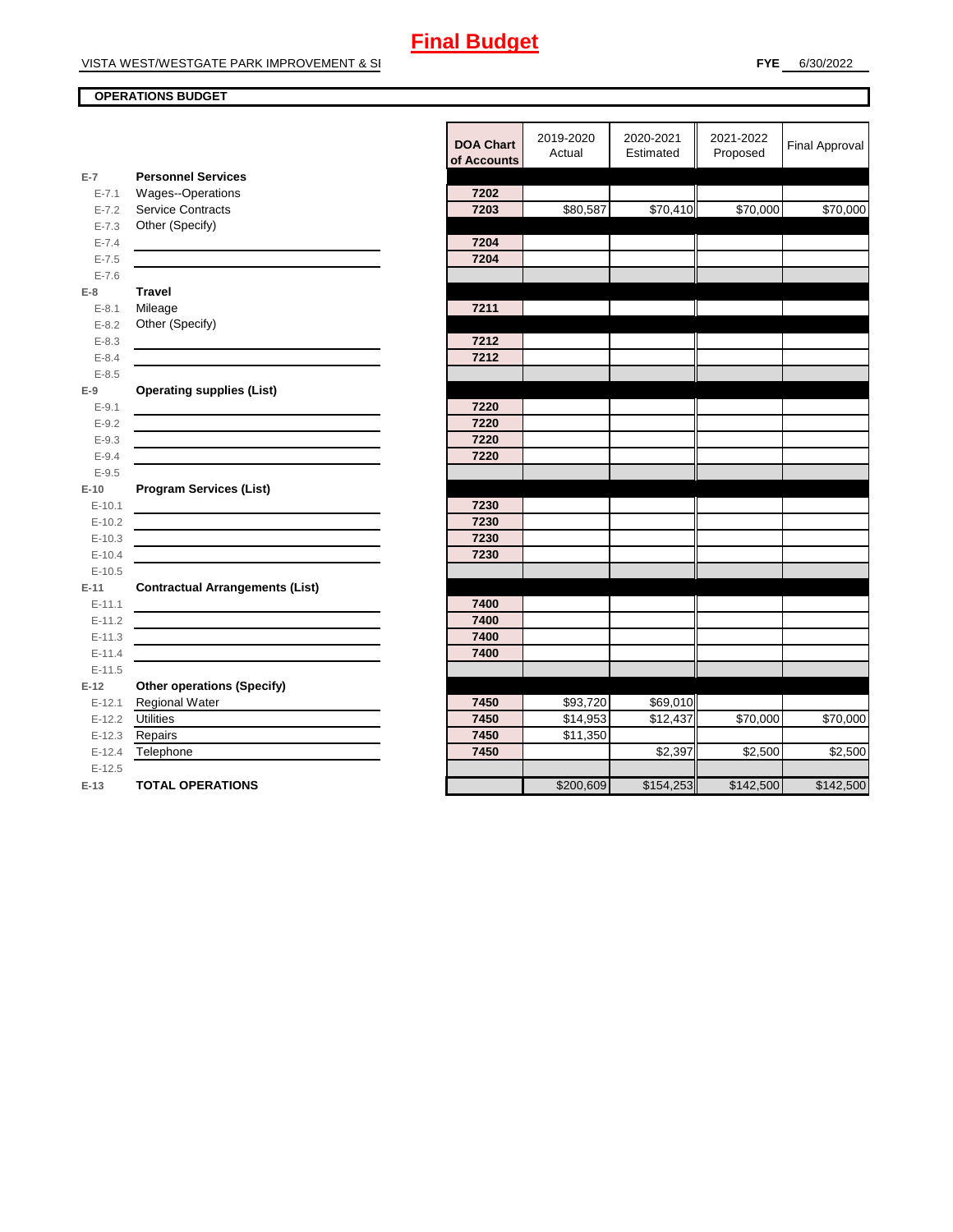#### **INDIRECT COSTS BUDGET**

|          |                               | <b>DOA Chart</b><br>of Accounts | 2019-2020<br>Actual | 2020-2021<br>Estimated | 2021-2022<br>Proposed | <b>Final Approval</b> |
|----------|-------------------------------|---------------------------------|---------------------|------------------------|-----------------------|-----------------------|
| $E-14$   | <b>Insurance</b>              |                                 |                     |                        |                       |                       |
| $E-14.1$ | Liability                     | 7502                            | \$100               | \$100                  | \$100                 | \$100                 |
| $E-14.2$ | <b>Buildings and vehicles</b> | 7503                            |                     |                        |                       |                       |
| $E-14.3$ | Equipment                     | 7504                            |                     |                        |                       |                       |
| $E-14.4$ | Other (Specify)               |                                 |                     |                        |                       |                       |
| $E-14.5$ |                               | 7505                            |                     |                        |                       |                       |
| $E-14.6$ |                               | 7505                            |                     |                        |                       |                       |
| $E-14.7$ |                               |                                 |                     |                        |                       |                       |
| $E-15$   | Indirect payroll costs:       |                                 |                     |                        |                       |                       |
| $E-15.1$ | FICA (Social Security) taxes  | 7511                            |                     |                        |                       |                       |
| $E-15.2$ | <b>Workers Compensation</b>   | 7512                            |                     |                        |                       |                       |
| $E-15.3$ | <b>Unemployment Taxes</b>     | 7513                            |                     |                        |                       |                       |
| $E-15.4$ | Retirement                    | 7514                            |                     |                        |                       |                       |
| $E-15.5$ | <b>Health Insurance</b>       | 7515                            |                     |                        |                       |                       |
| $E-15.6$ | Other (Specify)               |                                 |                     |                        |                       |                       |
| $E-15.7$ |                               | 7516                            |                     |                        |                       |                       |
| $E-15.8$ |                               | 7516                            |                     |                        |                       |                       |
| $E-15.9$ |                               |                                 |                     |                        |                       |                       |
|          |                               |                                 |                     |                        |                       |                       |
| $E-17$   | <b>TOTAL INDIRECT COSTS</b>   |                                 | \$100               | \$100                  | \$100                 | \$100                 |

## **DEBT SERVICE BUDGET**

**D-2 TOTAL DEBT SERVICE** 

**D-1 Debt Service**D-1.1 Principal D-1.2 **Interest** D-1.3 **Fees** 

| <b>DOA Chart</b><br>of Accounts | 2019-2020<br>Actual | 2020-2021<br>Estimated | 2021-2022<br>Proposed | <b>Final Approval</b> |
|---------------------------------|---------------------|------------------------|-----------------------|-----------------------|
| 6401                            |                     |                        |                       |                       |
| 6410                            |                     |                        |                       |                       |
| 6420                            |                     |                        |                       |                       |
|                                 | SO.                 |                        | £ſ.                   | \$O                   |